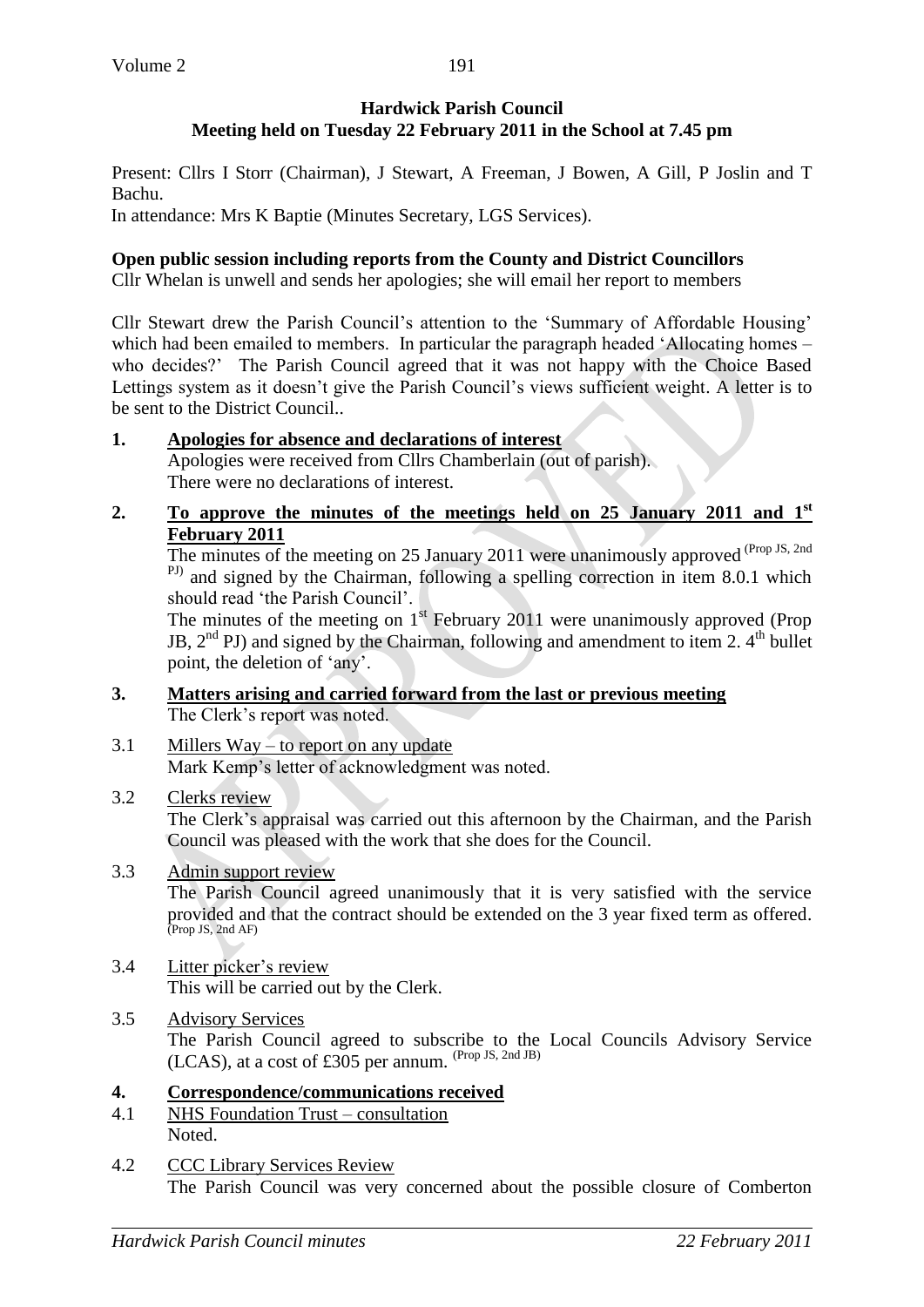Library, as there are a number of pupils in the village who attend the Village College and a number of residents who use the library. The concerns are heightened by the fact that the next nearest library at Bar Hill is also on the list of possible closures.

4.3 Pavilion changing room plans

The plans received from Mr Harrington were reviewed and it was agreed that the Parish Council was satisfied with the plans and that they could be submitted to the District Council as a planning application on the Parish Council's behalf.

### **5. Planning applications and decision notices**

- 5.1 Planning applications received None
- 5.2 SCDC Decision and appeal notices None
- 5.3 Tree works applications
- 5.3.1 Tree works to the rear of the Blue Lion The Parish Council is happy for the trees to be cut down. (Prop AG, 2nd PJ, all in favour)

## **6. Members reports and items for decision**

- 6.1 P3 report and inclusion in the Newsletter Cllr Joslin reported that she is arranging to meet with the Comberton P3 co-ordinator and walk the Millennium Path.
- 6.2 Recreation Ground drainage

Cllr Storr reported on his meeting with Richard Ward from Hugh Pearl Land Drainage to look at the problem of water sitting in the middle of the smaller football pitches. He noticed that at the entrance to the car park, a manhole cover was broken and he feels that there is a problem under there which is causing the water to back up. It was agreed to set up a working group to meet with the football and cricket clubs, to decide what needs doing and when and who will pay. Cllrs Storr and Stewart will represent the Parish Council and report to the next meeting. (Prop PJ, 2nd AF, all in favour)

6.3 Hardwick School

Cllr Joslin read her report of the school liaison meeting on  $1<sup>st</sup>$  February which included proposals to apply for planning permission for a new mobile classroom to accommodate increasing numbers of children from Cambourne. The school had requested a copy of the monthly Parish Council minutes as the website is not always up to date. In response to the School's request for a second salt bin for the path from the school to Limes Rd the Parish Council felt that it had already purchased one salt bin following a request from the school and was unable to assist further.

#### **7. Finance, risk assessment and procedural matters**

7.1 To receive the financial report and approve the payment of bills

The financial report was received and considered and invoices and bank statements were checked. The payments as listed in the report, plus Signworks £60, were approved for payment  $^{(Prop\ AG, 2nd\ PJ)}$ . Credits received since the last meeting were noted.

| James Bowen (website hosting costs)     | £38.71   |
|-----------------------------------------|----------|
| Comberton PC (SLCC shared membership)   | £34.75   |
| Grounds by Rounds (grounds maintenance) | £294.01  |
| CCC (streetlights)                      | £1872.22 |
| LGS Services (admin support)            | £1216.79 |
| LG Stoehr (salary)                      | £176.80  |
| J Dyer (salary)                         | £110.24  |
|                                         |          |